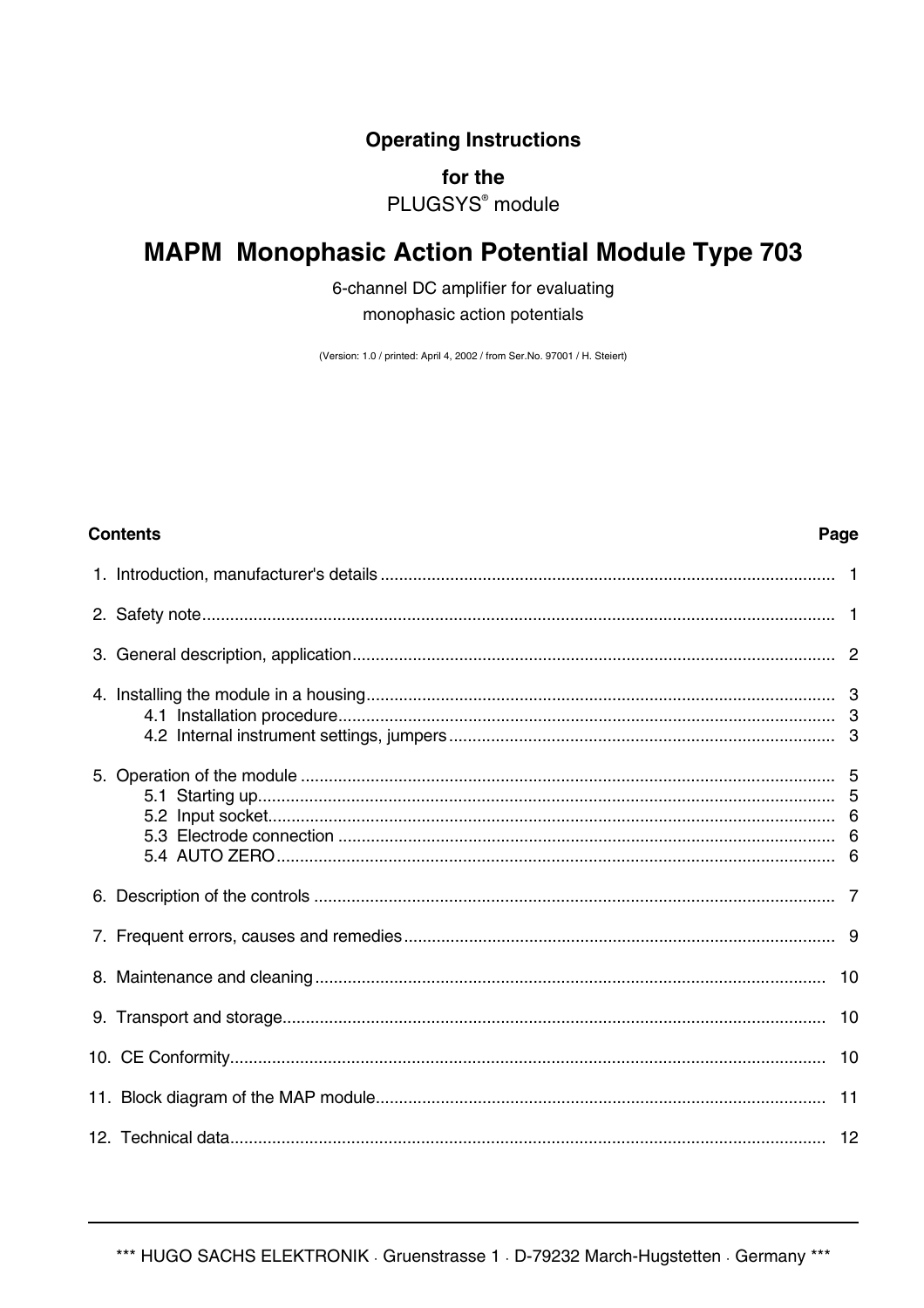## **1. Introduction, manufacturer's details**

These Operating Instructions describe the operation and use of the **MAP** module Type 703. It is part of the equipment and should be kept close to it.

All the information in these Instructions has been drawn up after careful examination but does not represent a warranty of product properties. Alterations in line with technical progress are reserved.

This PLUGSYS $^{\circ}$  module is manufactured by:

 Hugo Sachs Elektronik Gruenstr. 1, 79232 March-Hugstetten Germany

| <b>Phone</b> (Germany): | 07665-9200-0<br>(others): $int. + 497665-9200-0$       |
|-------------------------|--------------------------------------------------------|
| <b>Fax</b> (Germany):   | 07665-9200-90<br>(others): $int. + 497665 - 9200 - 90$ |

 **eMail**: HSEMain@aol.com

## **Copyright**

This product and the corresponding documentation are protected by copyright. All rights reserved. This document must not be copied, photocopied, reproduced or translated, either as a whole or in parts, without prior written agreement by Hugo Sachs Elektronik, March/Hugstetten, Germany.

#### **Trademark**

PLUGSYS is a registered trademark of Hugo Sachs Elektronik, March/Hugstetten, Germany.

#### **2. Safety note**



 **Warning:** the equipment is not suitable for operation in hazardous areas and/or in a flammable atmosphere.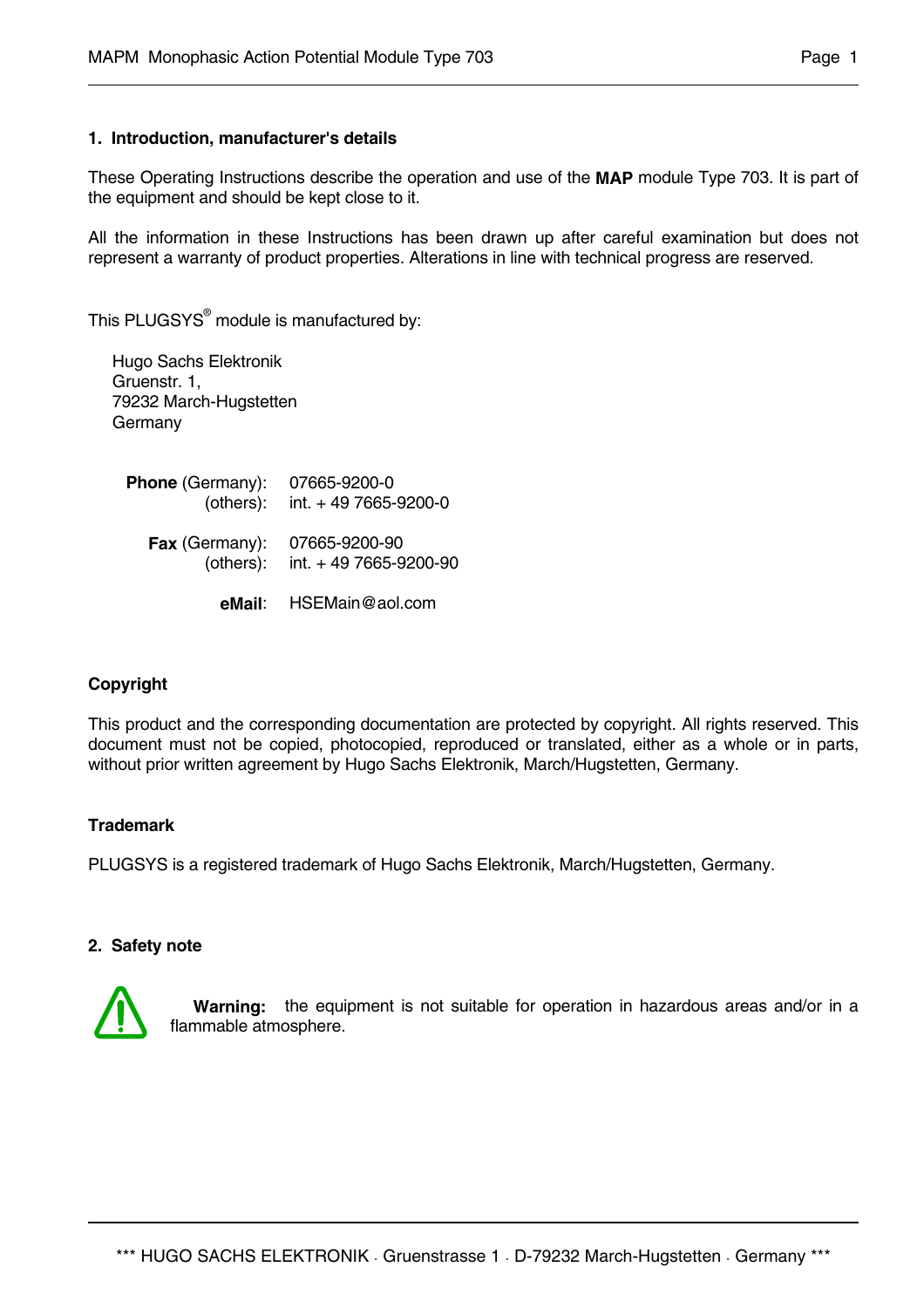## **3. General description, application**

The **MAP** module Type 703 is a module of the HSE PLUG-SYS measuring system and is used for capturing and amplifying 6 monophasic action potentials (MAPs). Special **MAP** electrodes have to be connected to it. This module incorporates isolating input amplifiers in order to avoid hum interference. In this way the inputs are isolated from the output circuits and from the housing.

The output voltages of the 6 amplified **MAP** signals can be linked through jumpers to the PLUGSYS system bus. From there the signals can be taken for recording or for computerised data evaluation via a ROM module (Recorder Output Module, e.g. ROM-DL).

A square-wave calibration generator with a 10 mV amplitude is incorporated for calibrating the amplitudes.

**Inputs**: A special connection box with separate switching facility for each channel is recommended for connecting the **MAP** electrodes. The connection box should be located close to the electrodes so that the unscreened electrode leads can be kept as short as possible. The box is not part of the module and has to be ordered separately.

For use, the **MAP** module has to be installed in a PLUGSYS housing Series 600.



FILE: MAPM\_FP1.FCD

**Fig. 1**: Front panel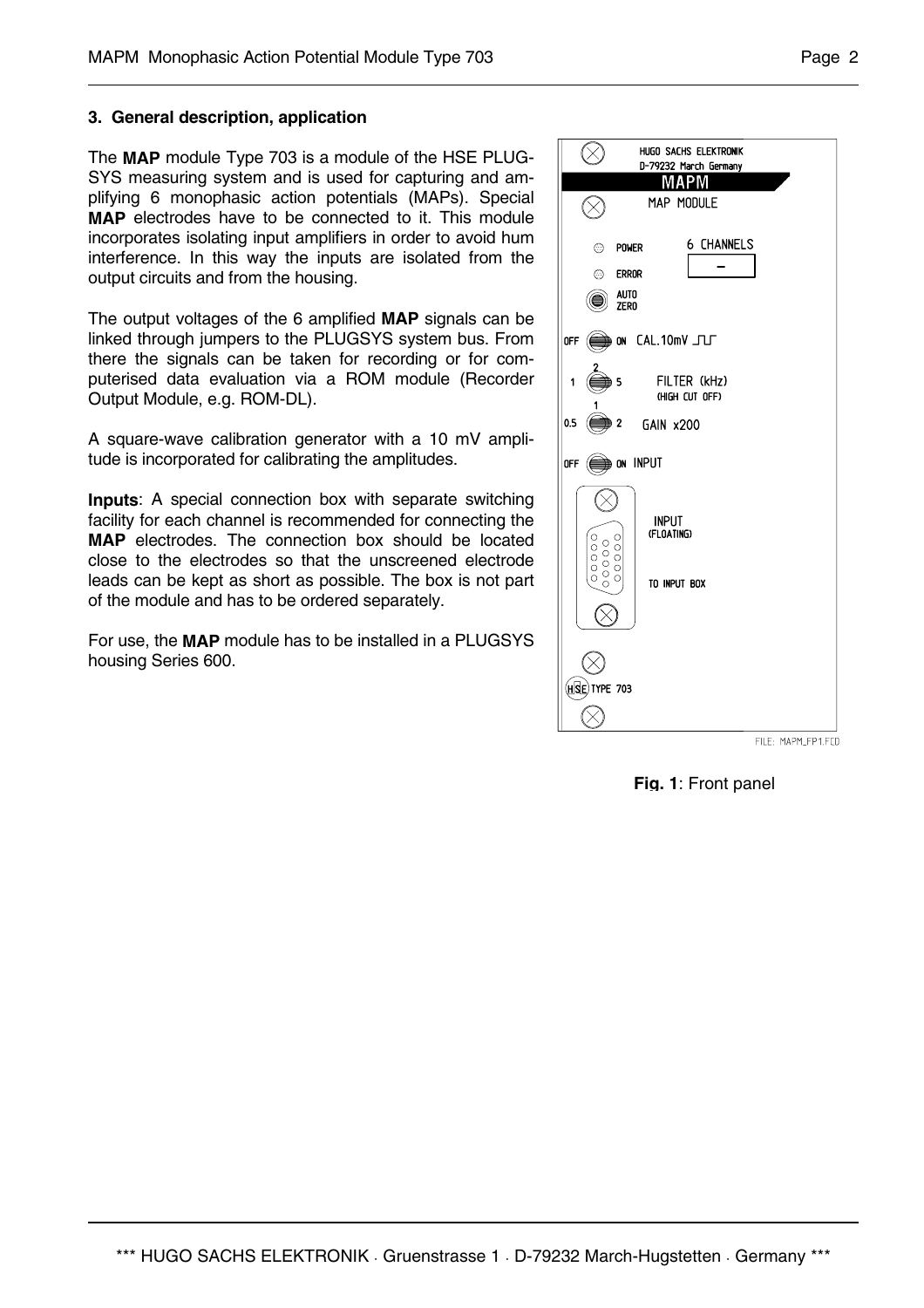## **4. Installing the module in a housing**

If you have received the module as a separate unit you should carefully read and observe the details in this Section. If the module has however been supplied already installed you can omit Section 0 and continue at Section 0.

Before you can use the **MAP** module it has to be installed in a suitable HSE PLUGSYS housing Series 600 (July 97: 601 to 609). If the module is supplied as part of a completely installed PLUGSYS measuring system, the work described below has already been carried out and the selected signal paths have been entered in the bus diagram.

## **4.1 Installation procedure**

Before the module is installed in a housing the connections of the module to the bus lines have to be determined by plugging in jumpers as described in the next section (Section 0).

Do not forget to enter the selected connections in the bus diagram (in the white Operating Manual folder for the PLUGSYS housing under Section 1).

Brief procedure (for full details see the Operating Manual of the housing):

- **•** Pull out the mains plug on the housing.
- **•** Remove the blank panel at the housing slot position intended for the **MAP** module.
- **•** Prepare module according to Section 0 (set jumpers).
- **•** Insert the **MAP** module, note the guide rails.
- **•** Push the module firmly into the bus connector.
- **•** Screw on the front panel.
- **•** Reconnect the mains plug to the housing.
- **•** Plug in the input cable and connect up the electrodes
- **•** Switch on the housing

#### **4.2 Internal instrument settings, jumpers**

**Warning**: The **MAP** module has to be protected against electrostatic discharges while it is outside the housing!

> The **MAP** module contains highly sensitive MOS components which can be damaged or destroyed by electrostatic discharges. If you are removing the module from the housing or carry out any operations on the module outside the housing you must ensure potential equilibration before touching part of the printed circuit. (Touch an earthed item, such as earthed housing, PLUGSYS housing or similar).

Before you install the **MAP** module into the PLUGSYS housing it is necessary to set 6 cable jumpers on the circuit board in order that the output signals are linked to the appropriate or required bus lines. The module can only be used as intended if the bus lines have been connected up correctly.

Do not forget to enter the selected signal assignment in the bus diagram for the PLUGSYS housing (the bus diagram is filed in the Operating Manual folder of the PLUGSYS housing under Section 1).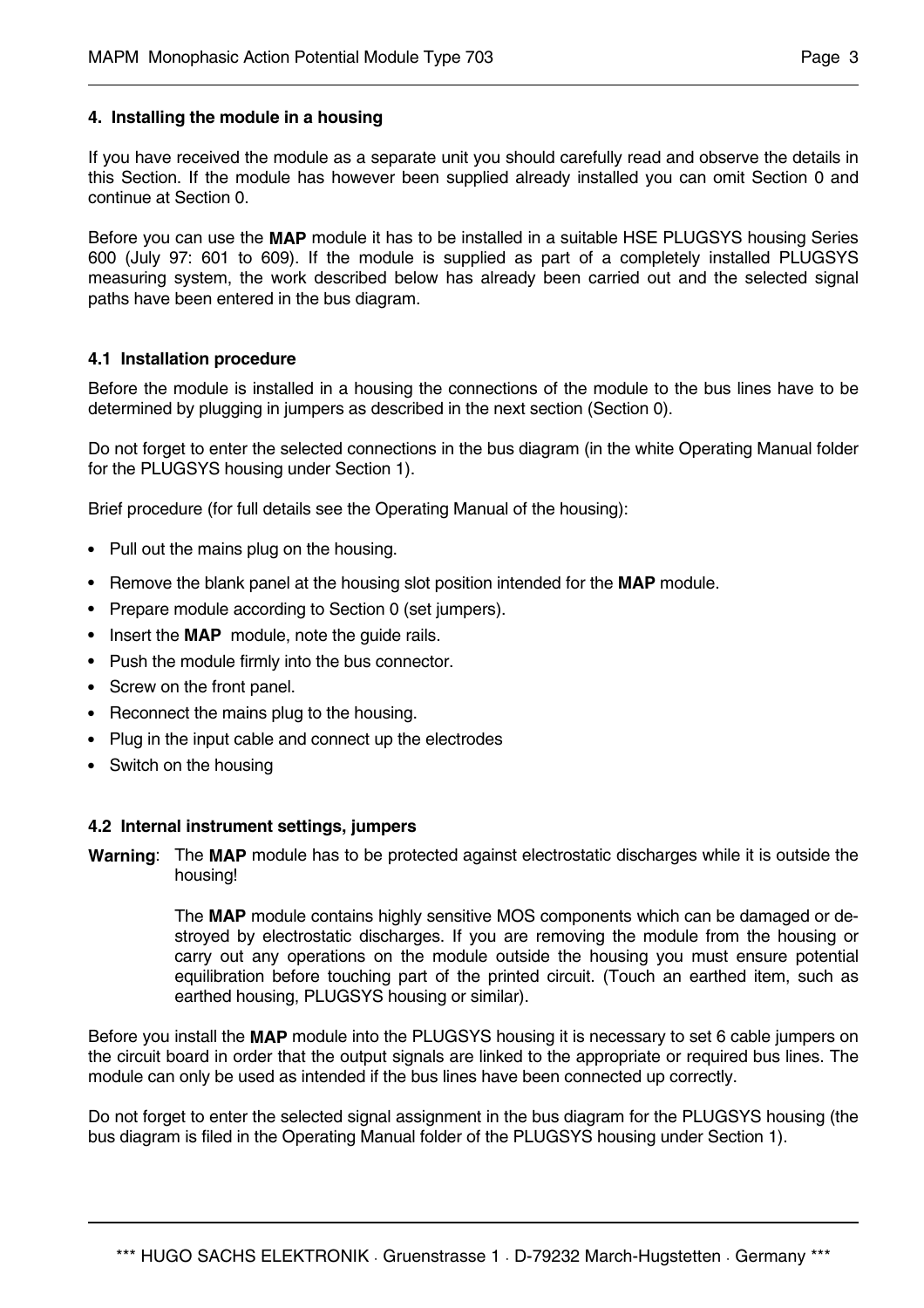If the module is supplied as part of a completely installed PLUGSYS measuring system, the operations described below have already been completed and the selected signal paths have been entered in the bus diagram.



**Note**: When selecting the bus line (AV1...16) be sure to use a free line and check this in the bus diagram. If there is no appropriate information in the bus diagram you can determine the bus line assignment only by removing all the modules and determining the signal paths selected on them using the corresponding operating instructions.

The position of the cable jumpers is shown in 2. 6 analogue outputs (A1 to A6) have to be linked to the required bus lines (AV1 to AV16). If the "AUTO ZERO" function is to be operated not only with the key on the front panel but also centrally via the system bus, it is necessary to set also the jumper X.



**Fig. 2**: Position of the internal jumpers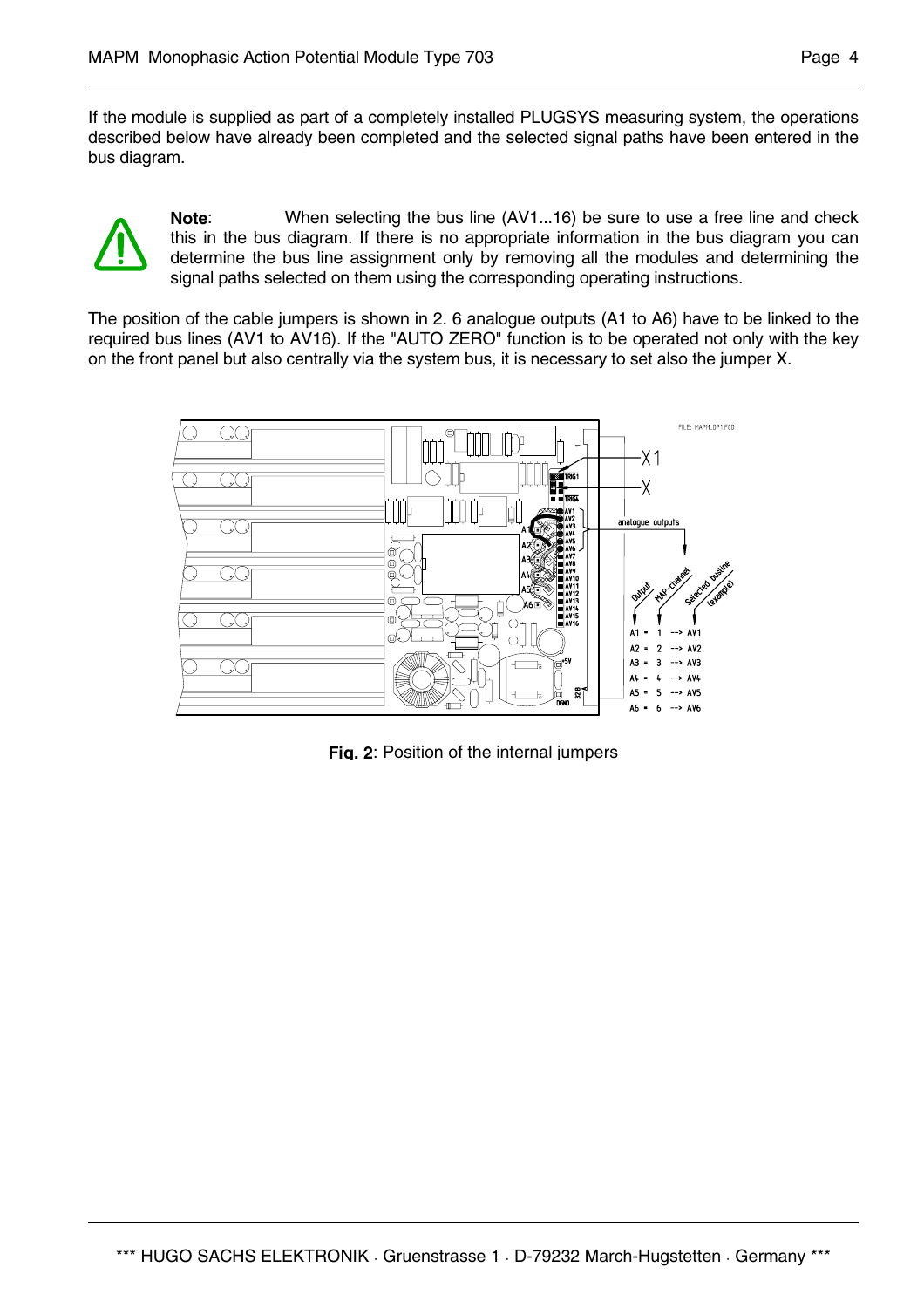**Cable jumpers A1 to A6**: The 6 channels of the **MAP** signals are carried on the corresponding cable jumpers A1 to A6. The connectors of these cable jumpers have to be plugged on to the pins for the analogue bus lines (AV1 to AV16).

**Jumper X:** The "AUTO ZERO" function is generally activated by pressing the "AUTO ZERO" key. When several amplifiers are being used simultaneously it may be desirable to operate this function centrally. In this case the jumpers X of all the modules involved have to be set to the same line of the trigger bus TRIG1 to TRIG4. If this trigger line is then activated, either manually by a central key or e.g. by a PC connected to this line, all modules connected to this trigger line are zeroed simultaneously. As an example, 2 shows the jumper X1 set to trigger line TRIG1.



**Note**: when selecting the trigger line (TRIG1 - TRIG4), be sure to use a free line and check this in the trigger bus diagram (the trigger bus diagram is filed in the Operating Manual folder of the PLUGSYS housing under Section 1). If there is no appropriate information in the diagram you can determine the bus line assignment only by removing all the modules and determining the signal paths selected on them using the corresponding operating instructions.

Do not forget to enter the selected trigger signal assignment in the trigger bus diagram for the PLUGSYS housing (the trigger bus diagram is filed in the Operating Manual folder of the PLUGSYS housing under Section 1).

If central triggering of automatic zeroing is not required, the jumper has to be placed in the parking position (jumper **X** in 2).

# **5. Operation of the module**

## **5.1 Starting up**

After the input box has been connected to the input socket, and to the output sockets a monitor or data acquisiion system (**= visualisation unit**) you can switch on the housing.

Immediately on switching on, the internal automatic system automatically zeroes each channel.

Check first the function, of the entire measurement system from MAPM to the visualisation unit by switching off the input on the MAPM, setting the gain to 200 and switching on the calibration generator:

- set switch "**INPUT**" to "**OFF**"
- set switch "GAIN x200" to "1"
- set switch "CAL. 10 mV" to "**ON**".

All outputs then show a square-wave signal with a frequency of 2 Hz (= 120 min-1) and an amplitude of 2 Volt. Now set the required zero and amplitude on the visualisation unit by suitable adjustment of the position and sensitivity of the channels.

During recording the switches should be set to the following positions:

switch "CAL 10 mV" to "**OFF**"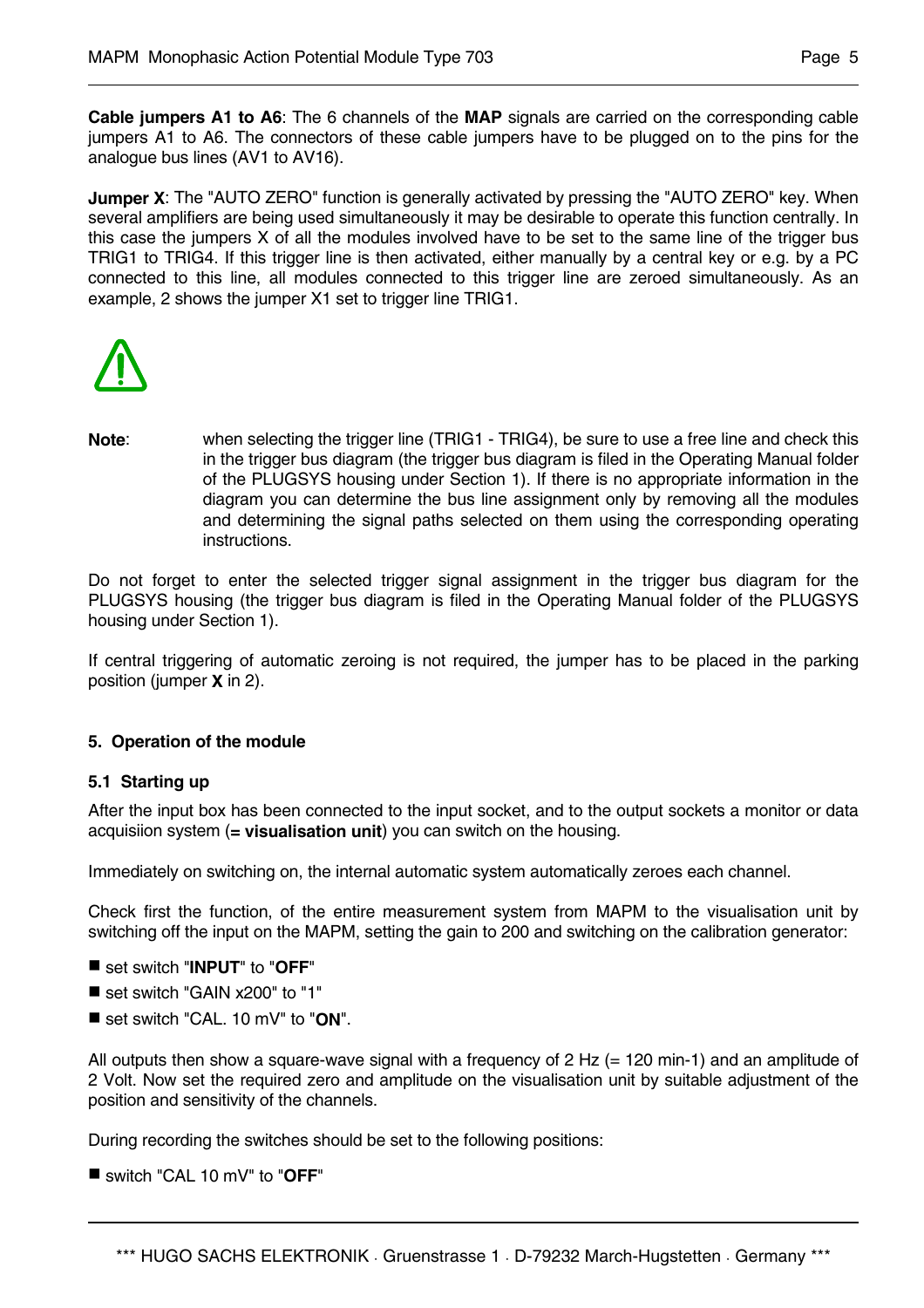- switch "FILTER (kHz)" to "2"
- switch "GAIN x200" to "1"
- switch "**INPUT**" to "ON"

"**GAIN**" and "FILTER" may require a different setting depending on the actual conditions of your experiment.

## **5.2 Input socket**

The input socket of the **MAP** module is a 15-pin socket (D-SUBMIN HD15). The front view of the socket with details of the pin number is shown in 3. The push-pull inputs of the 6 **MAP** channels are on the following socket pins:

| channel | positive | negative |
|---------|----------|----------|
|         | 14       | 13       |
| 2       | 8        | 15       |
| 3       | 4        | 5        |
| 4       | 2        | 3        |
| 5       | 6        |          |
| 6       | 12       |          |



**Fig. 3**: Input socket

The reference potential ("tissue null") has to be connected to the socket contacts 10 or 11. The metal case serve as screen null.

## **5.3 Electrode connection**

The use of an input box for connecting up the **MAP** electrodes is recommended; it should be positioned as close to the **MAP** electrodes as possible. The electrode leads (usually unscreened) can then be kept short so that there should be little interference pick-up. It is also useful to have a switch assigned to each channel to switch the channel off. The input box is not part of the module and has to be ordered separately.

# **5.4 AUTO ZERO**

Immediately after the equipment has been switched, on the internal automatic circuit automatically zeroes each channel and stores the resulting values. During zeroing the inputs are automatically switched to zero. Any potentials applied to the inputs are therefore disregarded.

**Please note**:when the equipment is switched off the stored parameters are lost.

Automatic zeroing can be triggered at any time by pressing the "AUTO ZERO" key. This operation can be altered by the duration of pressing the key.

- **(a)** short key operation (key pressed 0.5 sec or less)
- **(b)** long key operation (longer than 1 sec, any duration)
- **On (a):** in this case (short key operation) the zeroing sequence operation starts up and automatically searches for the optimum zero. The red LED "ERROR" lights up during zeroing and normally goes out when it is completed. If optimum zero could not be determined, the LED flashes after the zeroing operation:

 **- flashing 4 times**: when **no precise zeroing** was possible, e.g. because of superimposed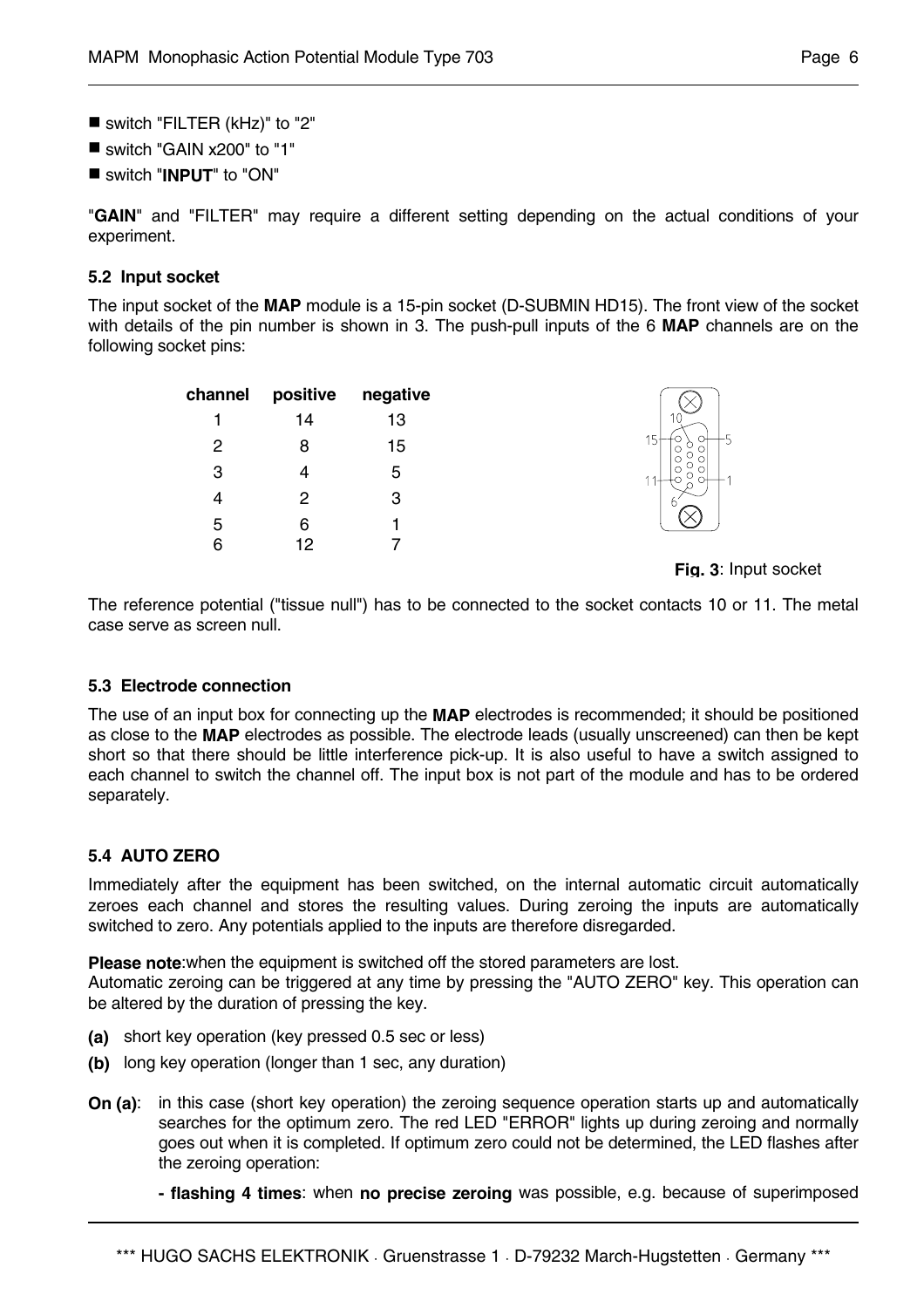interference (hum).

 **- flashing 32 times**: when **no zeroing** was possible at all because the maximum available adjustment range has been exceeded  $(+0.2 \text{ V at input})$ . In this case the zero compensating voltage for the particular channel is set to 0  $V$  (= zeroing is off!). The amplifier outputs then carry the amplified but otherwise unmodified input signals which can be suitably evaluated.

**On (b):** if the key is not pressed briefly but is held down, zeroing is continuously repeated. The stored zeroing condition is the one at the instant the key is released.

## **6. Description of the controls**

The item numbers in the descriptions below refer to 4.

- **(1)** Green LED. This always lights up while the equipment is switched on.
- **(2)** The "**AUTO ZERO**" key initiates automatic zeroing of all channels. **Pressing the key briefly** starts the zeroing operation. The DC voltages at the inputs are automatically compensated to zero. The red LED **(2a)** "ERROR" lights up during zeroing and normally goes out again afterwards. If however automatic zeroing is not completed correctly, the ERROR LED flashes either 4 times or 32 times.

 **Pressing the key longer** (more than 0.5 sec) produces continuously repeated zeroing until the key is released. The final compensation value is stored. For further information see Section 0.

**(3)** Switch "**CAL 10 mV**". When set to "ON" a square-wave calibration signal with a frequency of 120 min<sup>-1</sup> (2 Hz) and an amplitude of 10 mV is generated and superimposed on the input signal. With the input switched off (switch INPUT set to OFF) the output carries the pure calibration signal.

 The calibration signal appears simultaneously on all channels.

 The 10 mV amplitude is referred to the input and serves for evaluating the amplitude of the **MAP** signal. The calibration signal appears at the



**Fig. 4**: Controls

output with different amplitudes depending on the selected gain setting (switch GAIN); at GAIN = 100. output = 1 V; at GAIN = 200, output = 2 V; at GAIN = 400, output = 4 V.

**(4)** Switch "**FILTER (kHz)**" "**(HIGH CUT OFF)**" is used to set the upper frequency limit. This filter permits some smoothing of the **MAP** signal. When selecting the filter setting, note that "excessive filtering" may reduce the amplitude of the steep parts of the trace!

The switch setting should therefore always be selected from the top downwards, i.e. always start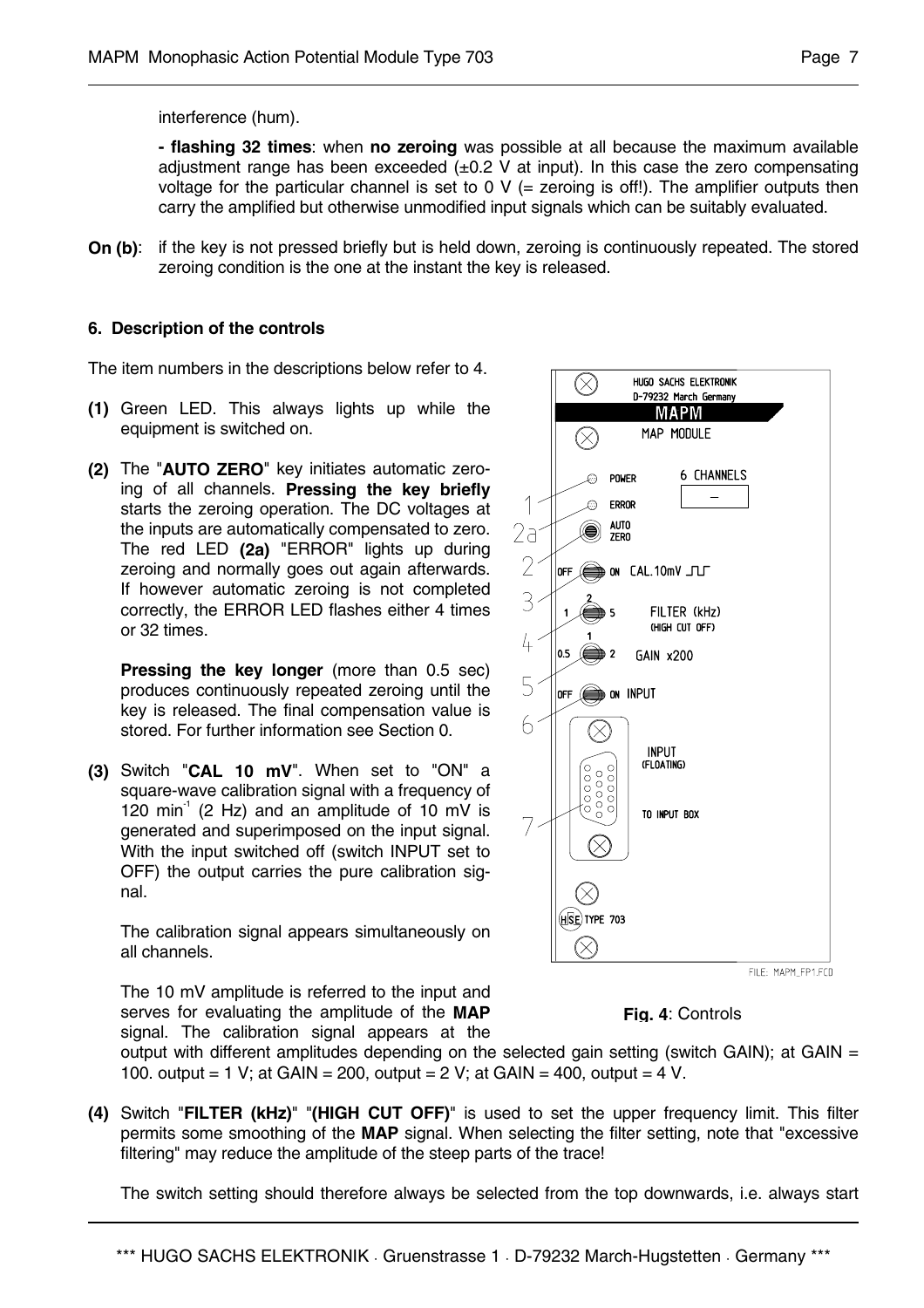with 5 kHz, then switch to the lower steps (2 kHz - 1 kHz) and observe the curve shape.

The filter acts simultaneously on all channels.

- **(5)** Switch "**GAIN x200**". This switch selects the amplification for all channels simultaneously. The actual gain is obtained by multiplying the selected switch position by 200: at "0.5" the gain is then x100, at "1" it is x200, and at "2" it is x400.
- **(6)** Switch "**INPUT**". Using this switch all signal inputs can be simultaneously switched on (position ON) and switched off (position OFF). The setting of the switch affects the input impedances of the input circuit.
- **(7)** Input socket (D-SUBMIN 15HD), 15-way (for details see Section 0). The input circuit of the isolating amplifier has a floating input.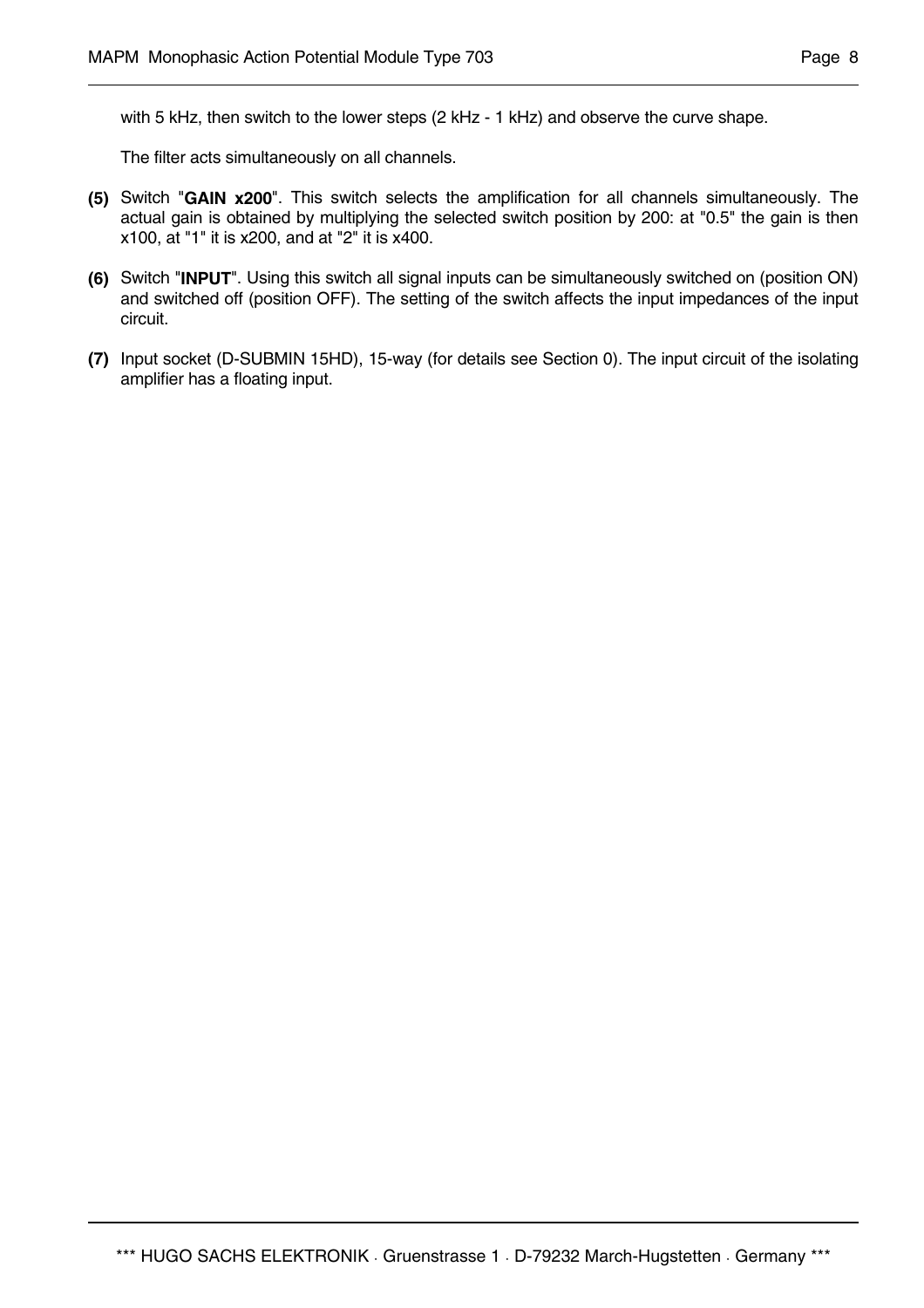#### **7. Frequent errors, causes and remedies**

**Error:** No output signal, although input cable is connected correctly.

**Cause**: Input switched off.

**Remedy**: Set switch "**INPUT**" to "**ON**".

**Error**: Signal amplitude very small. Deflection on monitor screen barely visible.

**Cause**: Amplification "**GAIN**" too small.

- **Remedy**: Increase amplification (switch "GAIN"). The oscilloscope or monitor used may not have sufficient sensitivity.
- **Error:** Interference on the **MAP** signal through "mains hum" (superimposed 50 Hz interference).
- **Cause**: **-** Not all the electrode leads are connected up.
	- **-** There is a source of 50 Hz interference close to the electrodes (mains cable, lamp etc.)
	- **-** Electrode resistances are too high.
	- **-** Unsuitable arrangement of the electrode leads.
- **Remedy**: **-** Check the electrode leads for proper connection to the electrodes.  **-** Search for source of 50 Hz interference (try to pull out the plug, switching off is frequently not sufficient) and remove it, or provide screening to prevent interference pick-up.

 **-** High electrode contact resistances enhance interference pick-up. Check electrode contact and improve if necessary.

 **-** The electrode leads should preferably be run parallel to each other, perhaps twisted together.

**Error:** MAP signal is "smoothed", the trace steepness is not sufficient.

**Cause**: Excessive filtering, selected filter step is too low.

- **Remedy**: Set filter "**HIGH CUT OFF**" to 5 kHz and observe the signal on the screen. Switch down to 2 kHz and 1 kHz and observe the shape of the trace.
	- **NOTE**: in order to reproduce an **MAP** signal with steep parts of the trace at the correct amplitude, the monitor or recorder must have a sufficiently high frequency limit (better than 10 kHz). "Slow" potentiometric recorders, so-called laboratory recorders (usually with a width of 250 mm) are not suitable.
- **Error:** Output shows only square-wave signals.
- **Cause**: The Cal generator is still switched on and the input is switched off.
- **Remedy**: Set switch "**CAL. 10 mV**" to "**OFF**" and switch "**INPUT**" to "**ON**".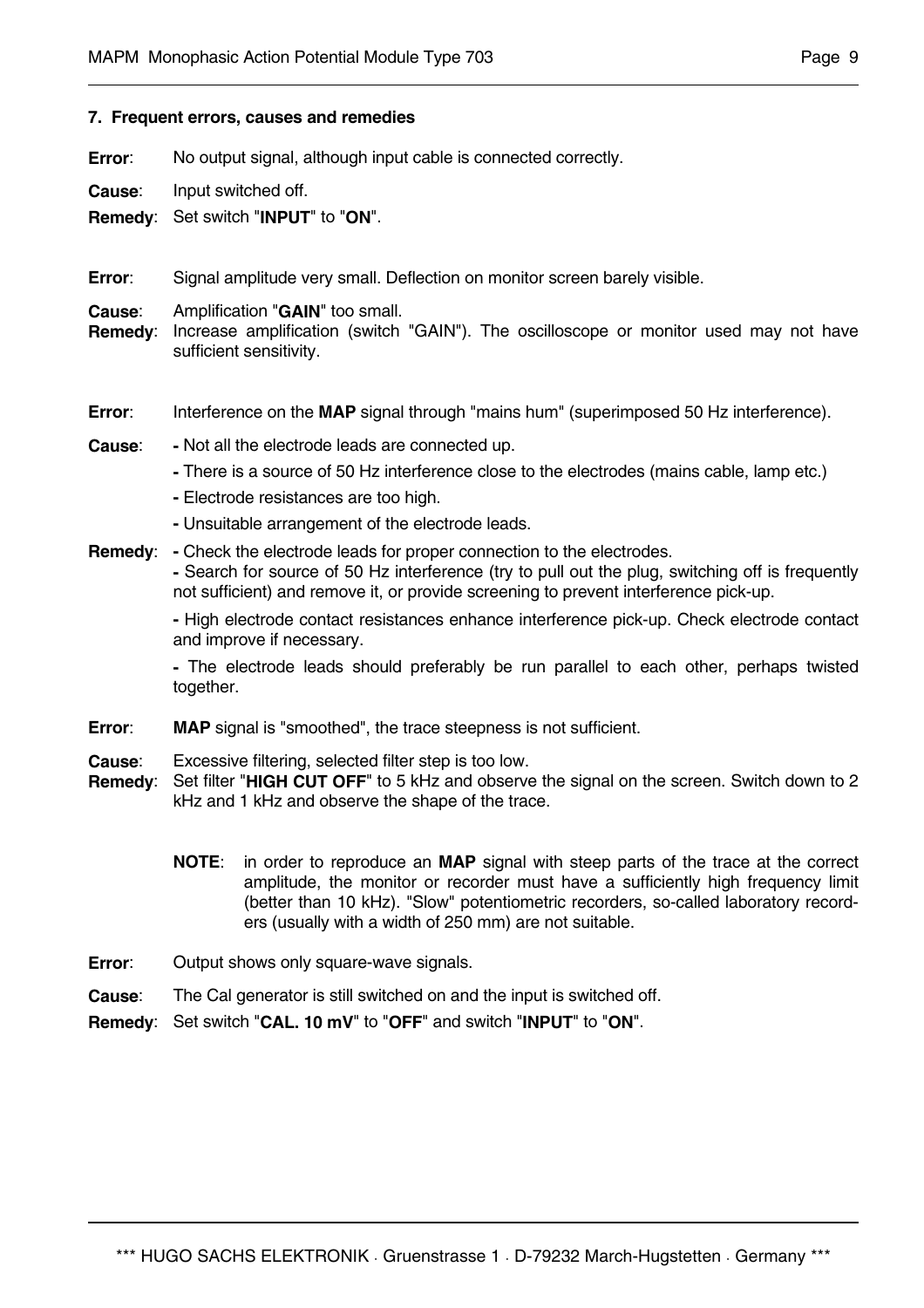## **8. Maintenance and cleaning**

The PLUGSYS modules do not really require any maintenance. The **MAP** module is supplied fully calibrated. Any contact with or modification of the electronic circuit invalidates the warranty and the product liability of the manufacturer.

The front panel can be cleaned if necessary with a slightly moistened (not wet!) cloth. Before cleaning, always pull out the mains supply plug to ensure operator safety!

No moisture must find its way into the unit and especially not into the switches and keys, since this leads to corrosion at the switch contacts resulting in faulty operation. In general the PLUGSYS housing should be protected against splash water and salt solutions as this may damage individual components and may cause a short-circuit!

## **9. Transport and storage**

In order to avoid transport damage when returning the unit to the factory, the PLUGSYS housing should be packed in a suitably large carton. (The carton should allow a spacing of about 10 cm all round to provide sufficient space for padding material, e.g. polystyrene, foam plastic or similar, to absorb any shocks.) When shipping an individual module it should also be protected by adequate padding and should first be enclosed in antistatic foil or envelope.

## **10. CE Conformity**

This product and accessories conform to the requirements of the Low-Voltage Guideline 73/23/EWG as well as the EMC Directive 89/336/EWG and are accordingly marked with the CE symbol. For conformity with the standard it is essential that the details in these Instructions are strictly observed during operation.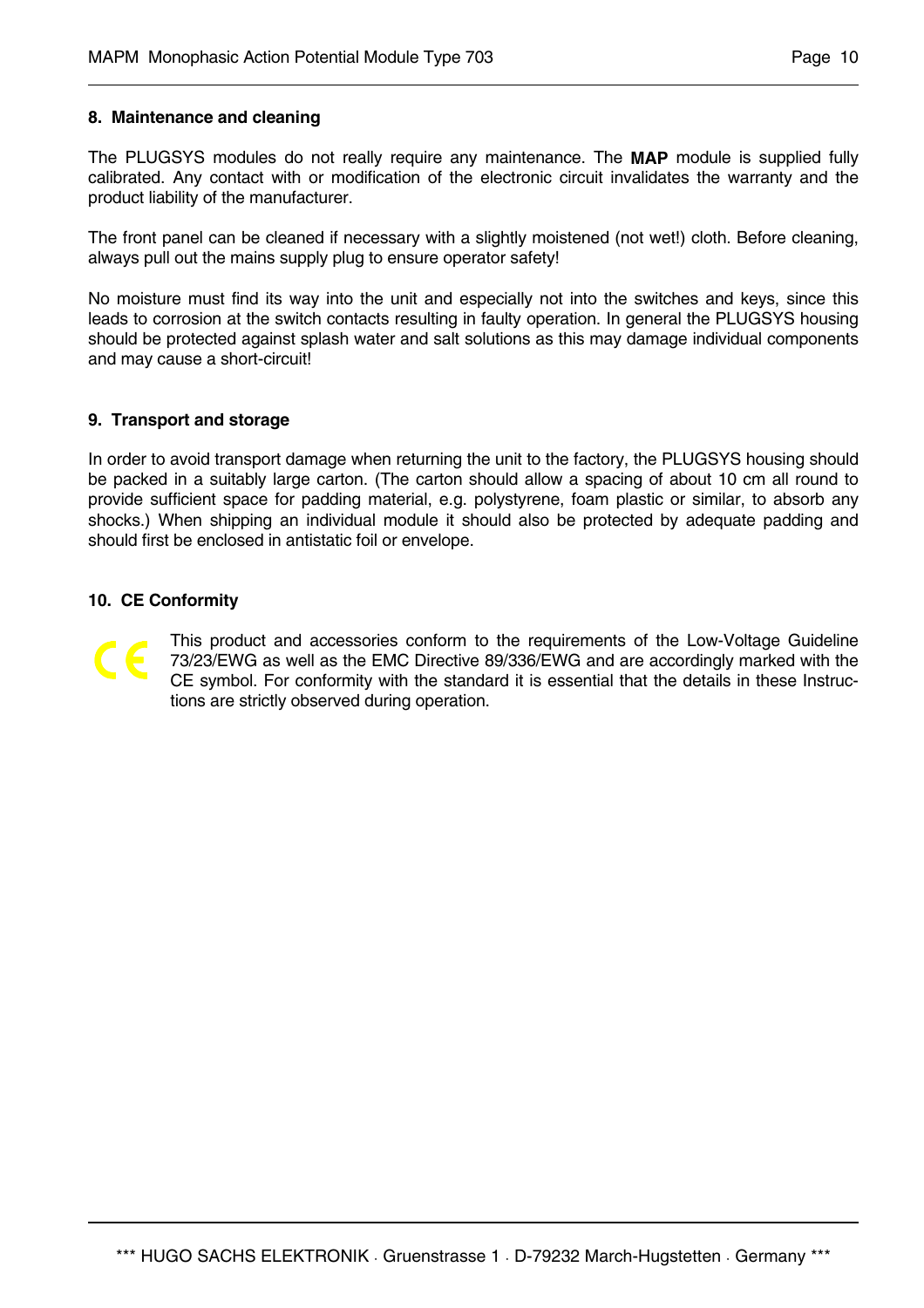## **11. Block diagram of the MAP module**



**Fig. 5**: Block diagram

#### **12. Technical data**